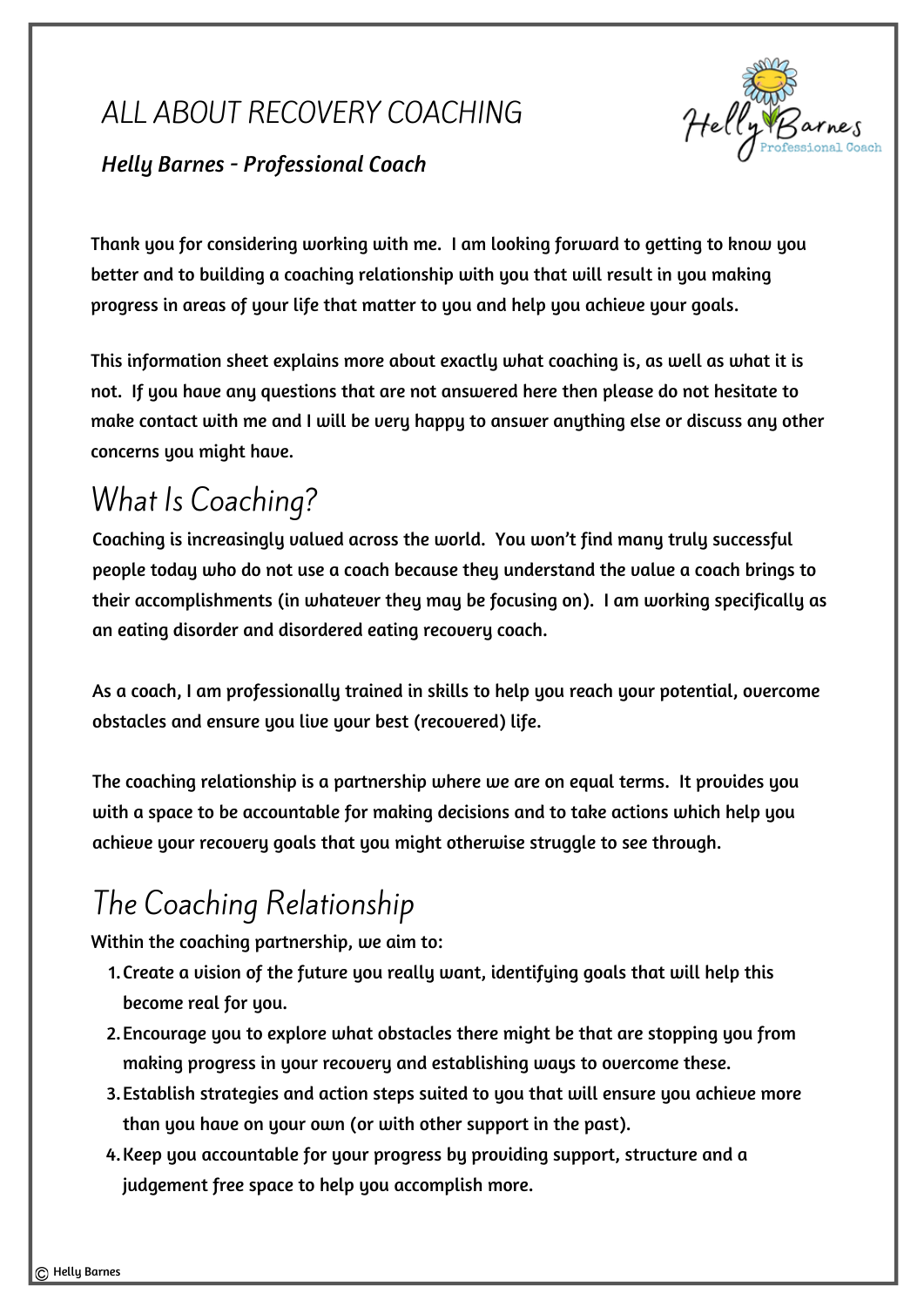

*Helly Barnes - Professional Coach*

# What is Coaching Not?

Coaching is not medical support, dietician support, counselling or therapy.

Within coaching, we do not focus on the past or examine deep psychological issues or past trauma (as you might in counselling or therapy). If you do need this kind of support, this can be done alongside coaching, with a qualified therapist.

Within the coaching relationship, I will also not specifically tell you what to do but can use brain-based techniques and tools that will help you find the solutions you need and the way to proceed with them.

Coaching focuses on the present and future. I will help you by looking with you at your current situation, identifying possible thought patterns or mental blocks that you might be facing, alongside other obstacles and in working together we find solutions that suit your life and situation in the here and now.

It is also important for me to highlight here that, although I am a nurse by background, I am not working as a coach in a health professional capacity. Therefore, if you do need to see a health professional for assessment or treatment of your mental or physical health then you remain responsible for doing so through your General Practitioner or another medical service.

# Eating Disorder Coaching is for Anyone!

Many people with eating disorders believe that they have to be below a certain weight, only eating a certain amount or less or engaging in particular behaviours in order to justify asking for coaching.

This is far from the case.

Coaching is beneficial to anyone who wants to improve their life and overcome an eating disorder, disordered eating or problems arising from diet culture. And people need coaching for this in bodies of all shapes and sizes and with a huge range of eating issues and behaviours. Every one is as valid and deserving as support as any one else. If your issues are impacting on your life in any way (and if you are reading this then I am guessing they are) then coaching is for you.

Helly Barnes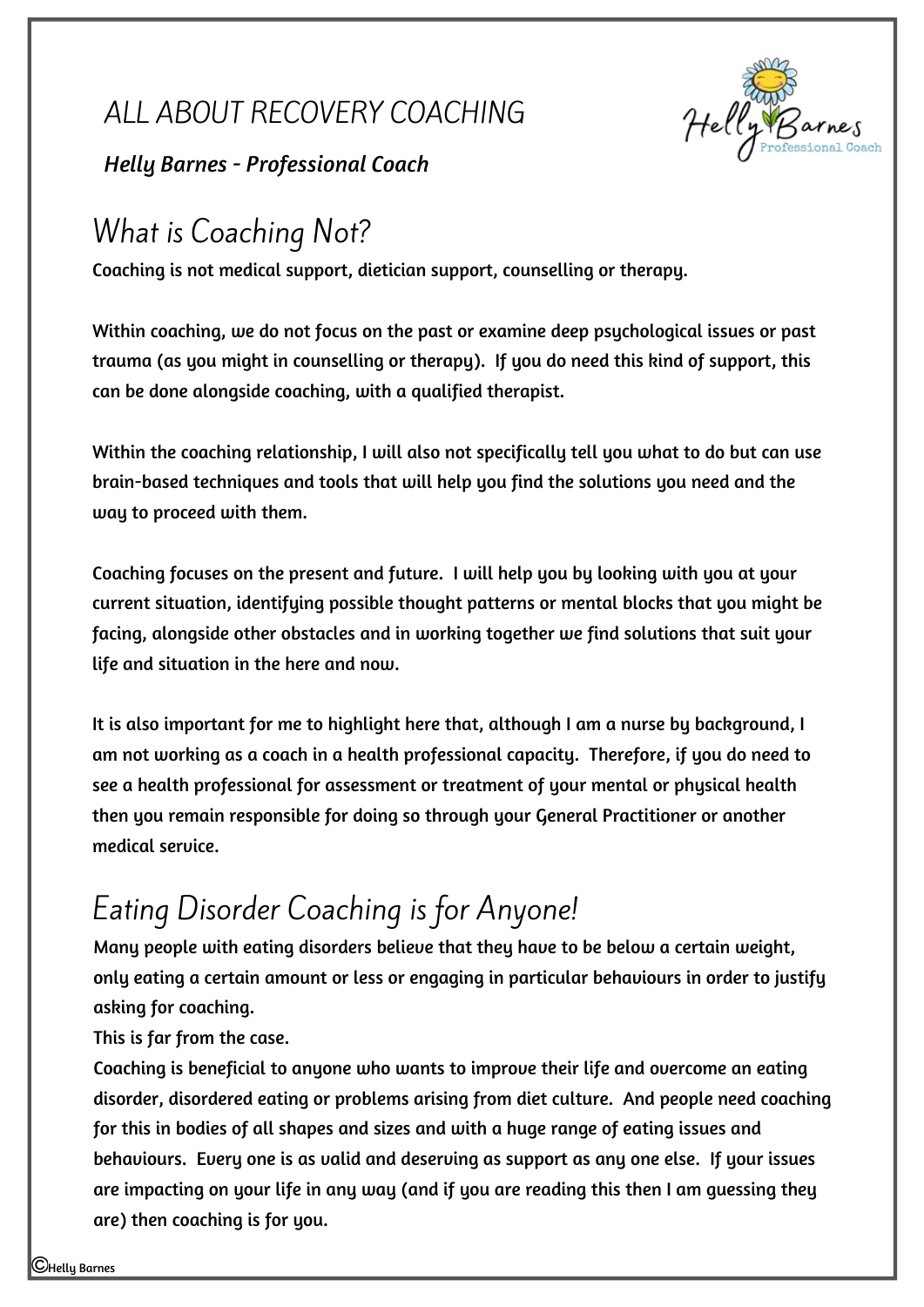

*Helly Barnes - Professional Coach*

## How Will The Coaching Work?

As a coach, I use a structured format to ensure that together we get results.

When we start to work together, I will ask you to define and explore your vision for the future: what is it that the real you wants out of your recovery and your life?

During our conversations, I ask questions, encourage, challenge and I provide a space for you to explore what is happening in your life and recovery now, what might be holding you back, including identifying limiting beliefs that are blocking you.

As we establish goals, I will work with you to ensure your goals are aligned with your true values, are challenging but achievable and most importantly, that they will get you closer to your ultimate vision for your recovered future.

In establishing how you will meet your goals, we will consider all possible options open to you, resources that are required and establish a plan of action, agreeing what steps you will take and when.

Each session we will review the progress you are making, identify obstacles that might have arisen and modify your plan so that you remain empowered and committed.

## How To Get The Most From Coaching

During our coaching relationship, there are times I might ask you to do some 'homework', if there is something that I feel will help you progress towards your goals.

Each time we meet, we will also be establishing a plan of action for you to work on outside our meetings and it is expected that you will commit to these, as my role is to hold you accountable. In this way, ensure that when we set tasks for you to complete, they are realistic and achievable around the other demands of your life.